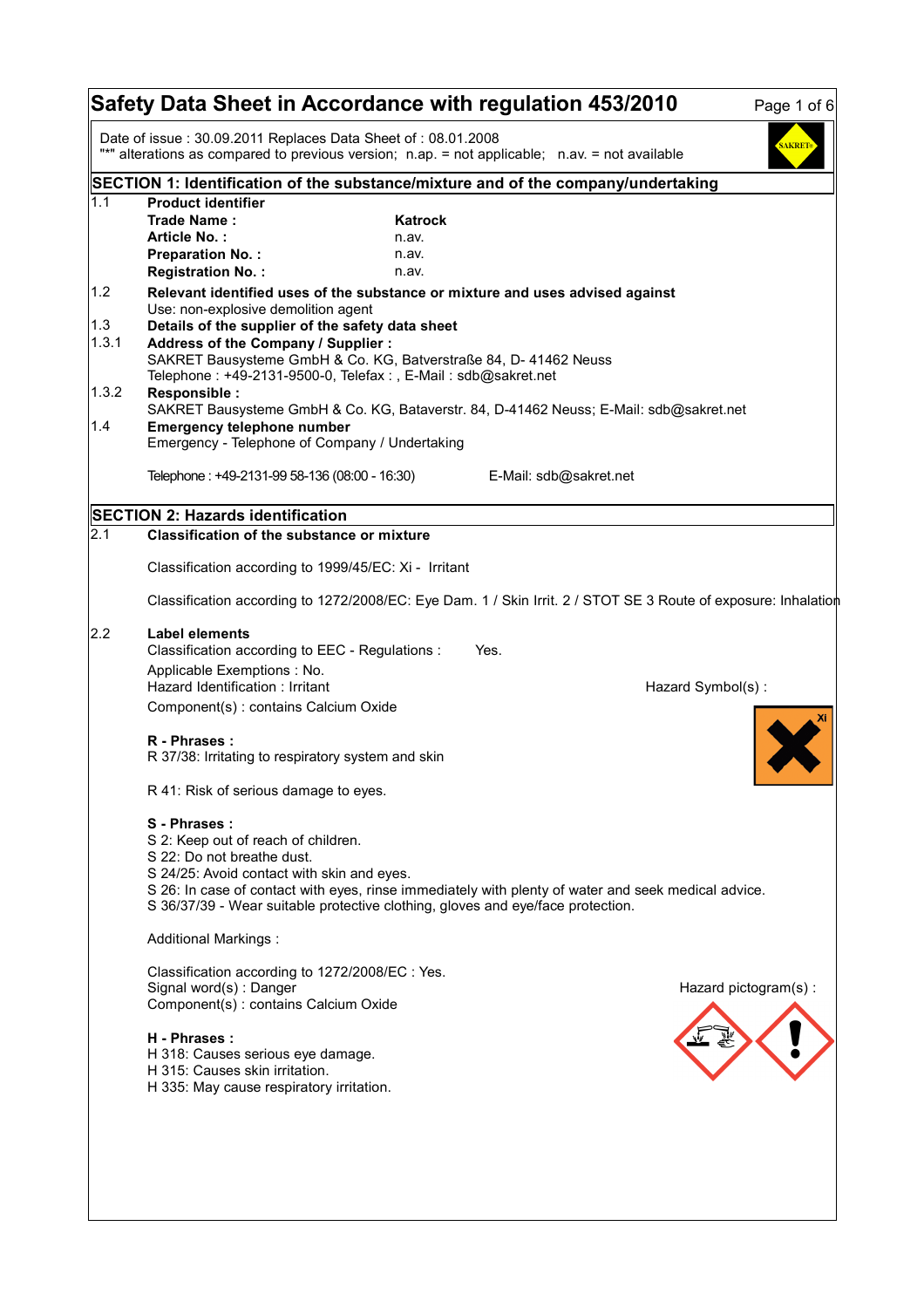# Safety Data Sheet in Accordance with regulation 453/2010 Page 2 of 6

| <b>Trade Name: Katrock</b><br>Company / Supplier : SAKRET Bausysteme GmbH & Co. KG, Batverstraße 84, D- 41462 Neuss<br>Telephone: +49-2131-9500-0, Date of issue: 30.09.2011 Replaces Data Sheet of: 08.01.2008 |                                                                                                                                                                                                                                                                                                                                                                                                                                                                                                                                                                                                                                                                                                                                                                                                                                                                                                                                                                                                                                                                                                                                                                                                  |                                                                                               |           |                                                                     |                                                                                                                                                                                                          |                |                                          |
|-----------------------------------------------------------------------------------------------------------------------------------------------------------------------------------------------------------------|--------------------------------------------------------------------------------------------------------------------------------------------------------------------------------------------------------------------------------------------------------------------------------------------------------------------------------------------------------------------------------------------------------------------------------------------------------------------------------------------------------------------------------------------------------------------------------------------------------------------------------------------------------------------------------------------------------------------------------------------------------------------------------------------------------------------------------------------------------------------------------------------------------------------------------------------------------------------------------------------------------------------------------------------------------------------------------------------------------------------------------------------------------------------------------------------------|-----------------------------------------------------------------------------------------------|-----------|---------------------------------------------------------------------|----------------------------------------------------------------------------------------------------------------------------------------------------------------------------------------------------------|----------------|------------------------------------------|
|                                                                                                                                                                                                                 | P - Phrases:<br>P102: Keep out of reach of children<br>P 280: Wear prot ective gloves/protective clothing/eye protection/face protection.<br>P 305+ P 351+ P 310: IF IN EYES: Rinse cautiously with water for several minutes.<br>Immediately call a POISON CENTER or doctor/physician.<br>P 302+ P 352: IF ON SKIN: Wash with plenty of soap and water.<br>P 261: Avoid breathing dust.<br>P 304+ P 340: IF INHALED: Remove victim to fresh air and keep at rest in a position comfortable for breathing.<br>P312: Call a POISON CENTER or doctor/physician if you feel unwell<br>P 501: Dispose of contents to an appropriate collecting point<br>The above mentioned labelling is valid for distribution to industrial user                                                                                                                                                                                                                                                                                                                                                                                                                                                                   |                                                                                               |           |                                                                     |                                                                                                                                                                                                          |                |                                          |
| 2.3                                                                                                                                                                                                             | <b>Other hazards</b>                                                                                                                                                                                                                                                                                                                                                                                                                                                                                                                                                                                                                                                                                                                                                                                                                                                                                                                                                                                                                                                                                                                                                                             |                                                                                               |           | The substance does not meet the criteria for PBT or vPvB substance. | Aqueous, alkaline solution causes irritation of eyes, skin and mucous membranes.                                                                                                                         |                |                                          |
|                                                                                                                                                                                                                 |                                                                                                                                                                                                                                                                                                                                                                                                                                                                                                                                                                                                                                                                                                                                                                                                                                                                                                                                                                                                                                                                                                                                                                                                  |                                                                                               |           | <b>SECTION 3: Composition/information on ingredients</b>            |                                                                                                                                                                                                          |                |                                          |
| 3.1                                                                                                                                                                                                             | <b>Substances</b>                                                                                                                                                                                                                                                                                                                                                                                                                                                                                                                                                                                                                                                                                                                                                                                                                                                                                                                                                                                                                                                                                                                                                                                |                                                                                               |           |                                                                     |                                                                                                                                                                                                          |                |                                          |
|                                                                                                                                                                                                                 |                                                                                                                                                                                                                                                                                                                                                                                                                                                                                                                                                                                                                                                                                                                                                                                                                                                                                                                                                                                                                                                                                                                                                                                                  |                                                                                               |           | Chemical Characterisation : Preparation; mixture with Calcciumoxide |                                                                                                                                                                                                          |                |                                          |
| 3.2                                                                                                                                                                                                             | 1305-78-8                                                                                                                                                                                                                                                                                                                                                                                                                                                                                                                                                                                                                                                                                                                                                                                                                                                                                                                                                                                                                                                                                                                                                                                        | <b>Mixtures - Dangerous Ingredients:</b><br>CAS - No. Index - No. EEC - No. Material<br>n.av. | 215-138-9 | Calcium Oxide                                                       | $m\%$ - range<br>70 - 90%                                                                                                                                                                                | Symbol<br>Xi ; | $R/H$ - phrases<br>R 37/38-41;           |
|                                                                                                                                                                                                                 | 584-08-7                                                                                                                                                                                                                                                                                                                                                                                                                                                                                                                                                                                                                                                                                                                                                                                                                                                                                                                                                                                                                                                                                                                                                                                         | n.av.                                                                                         | n.av.     | Kaliumcarbonate                                                     | 1 < 5%                                                                                                                                                                                                   | Xi             | GHS05 GHS07 H318 H315 H335<br>R 36/37/38 |
|                                                                                                                                                                                                                 |                                                                                                                                                                                                                                                                                                                                                                                                                                                                                                                                                                                                                                                                                                                                                                                                                                                                                                                                                                                                                                                                                                                                                                                                  |                                                                                               |           |                                                                     |                                                                                                                                                                                                          |                |                                          |
| 4.1<br>4.1.1<br>4.1.2<br> 4.1.3 <br>4.1.4<br>4.2<br> 4.3                                                                                                                                                        | SECTION 4: First aid measures<br>Description of first aid measures<br>Inhalation:<br>Move to fresh air. If coughing, difficult breathing or other symptoms of poisoning occur, even after several<br>hours, call a physician immediately.<br><b>Skin Contact:</b><br>Before washing use a dry brush to remove dust from skin. Wash off immediately with soap and plenty of<br>water. Take off all contaminated clothing immediately. If symptoms persist, call a physician.<br><b>Eye Contact:</b><br>Call a physician immediately. Rinse thoroughly with plenty of water, also under the eyelids.<br>Ingestion:<br>Clean mouth with water and drink afterwards plenty of water. Do not induce vomiting.<br>Obtain medical attention.<br>Most important symptoms and effects, both acute and delayed<br>Dry powder, like other inert materials, are mechanically irritating to eyes (cornea injury). Risk of serious<br>damage to eyes. Inhalation of dust may cause shortness of breath, tightness of the chest, a sore throat<br>and cough.<br>Indication of any immediate medical attention and special treatment needed<br>Treat symptomatically.<br><b>SECTION 5: Firefighting measures</b> |                                                                                               |           |                                                                     |                                                                                                                                                                                                          |                |                                          |
| 5.1                                                                                                                                                                                                             |                                                                                                                                                                                                                                                                                                                                                                                                                                                                                                                                                                                                                                                                                                                                                                                                                                                                                                                                                                                                                                                                                                                                                                                                  | <b>Extinguishing media</b>                                                                    |           |                                                                     |                                                                                                                                                                                                          |                |                                          |
| 5.1.1                                                                                                                                                                                                           |                                                                                                                                                                                                                                                                                                                                                                                                                                                                                                                                                                                                                                                                                                                                                                                                                                                                                                                                                                                                                                                                                                                                                                                                  |                                                                                               |           |                                                                     | Suitable Extinguishing Media : The product is not combustible. Use a dry powder, foam or CO2.<br>Use extinguishing measures that are appropriate to local circumstances and the surrounding environment. |                |                                          |
| 5.1.2                                                                                                                                                                                                           |                                                                                                                                                                                                                                                                                                                                                                                                                                                                                                                                                                                                                                                                                                                                                                                                                                                                                                                                                                                                                                                                                                                                                                                                  | <b>Extinguishing Media to Avoid:</b>                                                          |           |                                                                     |                                                                                                                                                                                                          |                |                                          |
| 5.2                                                                                                                                                                                                             | Do not use water. Avoid humidification.<br>Special hazards arising from the substance or mixture                                                                                                                                                                                                                                                                                                                                                                                                                                                                                                                                                                                                                                                                                                                                                                                                                                                                                                                                                                                                                                                                                                 |                                                                                               |           |                                                                     |                                                                                                                                                                                                          |                |                                          |
| 5.3                                                                                                                                                                                                             | Calcium oxide reacts with water and generates heat. This may cause risk to flammable material<br><b>Advice for firefighters</b>                                                                                                                                                                                                                                                                                                                                                                                                                                                                                                                                                                                                                                                                                                                                                                                                                                                                                                                                                                                                                                                                  |                                                                                               |           |                                                                     |                                                                                                                                                                                                          |                |                                          |
| 5.3.1                                                                                                                                                                                                           | <b>Special Protective Equipment:</b><br>Avoid generation of dust. Use breathing apparatus.                                                                                                                                                                                                                                                                                                                                                                                                                                                                                                                                                                                                                                                                                                                                                                                                                                                                                                                                                                                                                                                                                                       |                                                                                               |           |                                                                     |                                                                                                                                                                                                          |                |                                          |
| 5.3.2                                                                                                                                                                                                           | <b>Additional Information:</b><br>Use extinguishing measures that are appropriate to local circumstances and the surrounding environment.                                                                                                                                                                                                                                                                                                                                                                                                                                                                                                                                                                                                                                                                                                                                                                                                                                                                                                                                                                                                                                                        |                                                                                               |           |                                                                     |                                                                                                                                                                                                          |                |                                          |
|                                                                                                                                                                                                                 |                                                                                                                                                                                                                                                                                                                                                                                                                                                                                                                                                                                                                                                                                                                                                                                                                                                                                                                                                                                                                                                                                                                                                                                                  |                                                                                               |           |                                                                     |                                                                                                                                                                                                          |                |                                          |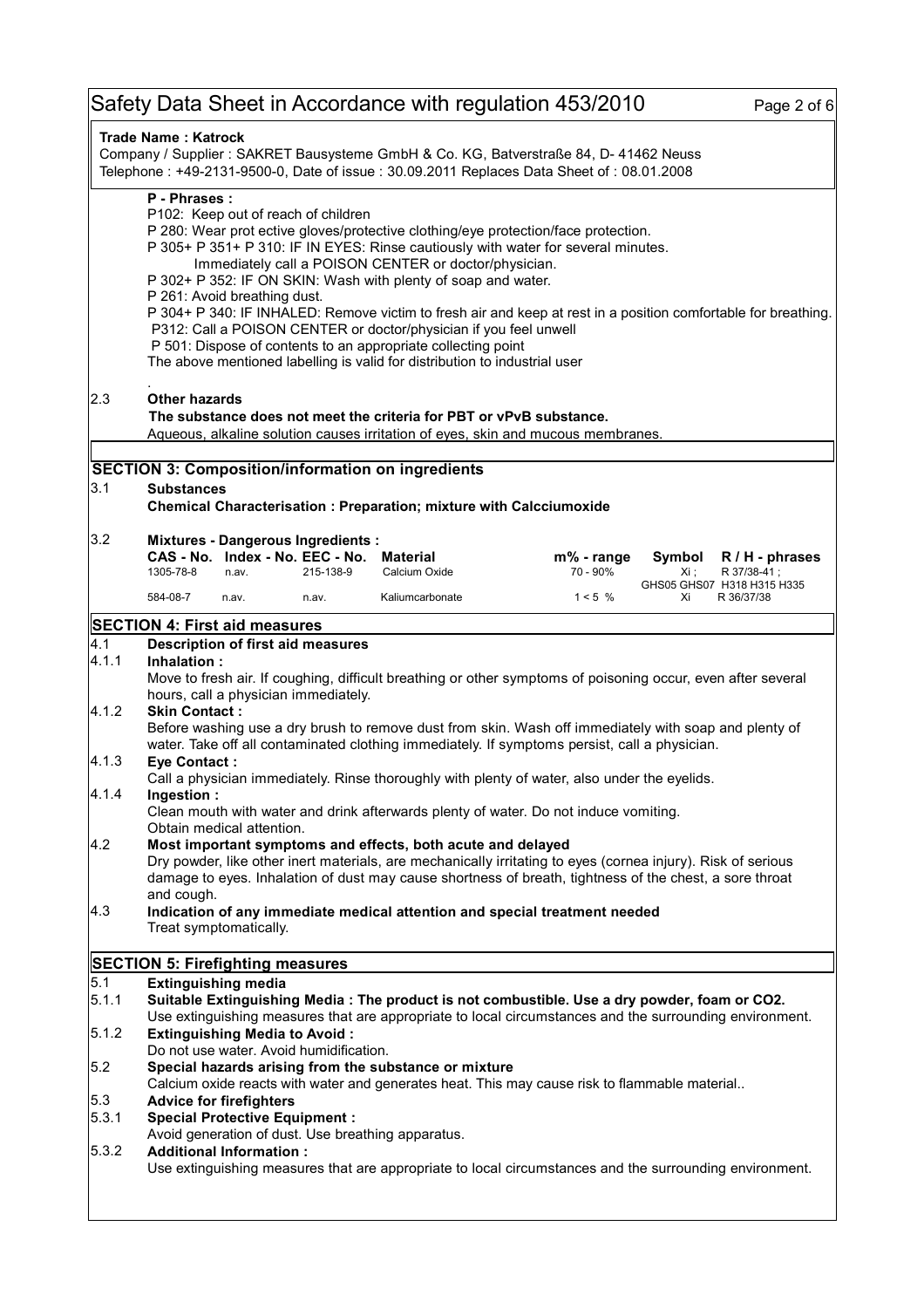## Safety Data Sheet in Accordance with regulation 453/2010 Page 3 of 6

| Trade Name: Katrock<br>Company / Supplier : SAKRET Bausysteme GmbH & Co. KG, Batverstraße 84, D- 41462 Neuss |                                                                                                                                                          |                                                                                                                                                                                                    |  |  |  |  |
|--------------------------------------------------------------------------------------------------------------|----------------------------------------------------------------------------------------------------------------------------------------------------------|----------------------------------------------------------------------------------------------------------------------------------------------------------------------------------------------------|--|--|--|--|
|                                                                                                              |                                                                                                                                                          | Telephone: +49-2131-9500-0, Date of issue: 30.09.2011 Replaces Data Sheet of: 08.01.2008                                                                                                           |  |  |  |  |
|                                                                                                              | <b>SECTION 6: Accidental release measures</b>                                                                                                            |                                                                                                                                                                                                    |  |  |  |  |
| 6.1                                                                                                          | Personal precautions, protective equipment and emergency procedures<br>Ensure adequate ventilation. Keep dust levels to a minimum. Avoid humidification. |                                                                                                                                                                                                    |  |  |  |  |
| 6.2<br><b>Environmental precautions</b>                                                                      |                                                                                                                                                          |                                                                                                                                                                                                    |  |  |  |  |
|                                                                                                              | Cover area if possible to avoid unnecessary dust hazard. Do not flush into surface water or sanitary sewer                                               |                                                                                                                                                                                                    |  |  |  |  |
| 6.3                                                                                                          | system. Do not allow material to contaminate ground water system.<br>Methods and material for containment and cleaning up                                |                                                                                                                                                                                                    |  |  |  |  |
|                                                                                                              | Use mechanical handling equipment. Avoid dust formation. Can be used without re-conditioning.                                                            |                                                                                                                                                                                                    |  |  |  |  |
|                                                                                                              | Contact with water: Allow to solidify, use mechanical handling equipment.                                                                                |                                                                                                                                                                                                    |  |  |  |  |
| 6.4                                                                                                          | <b>Reference to other sections</b>                                                                                                                       |                                                                                                                                                                                                    |  |  |  |  |
|                                                                                                              | For more information, please check section 8 and 13 of this safety data sheet.                                                                           |                                                                                                                                                                                                    |  |  |  |  |
|                                                                                                              | SECTION 7: Handling and storage                                                                                                                          |                                                                                                                                                                                                    |  |  |  |  |
| 7.1                                                                                                          | Precautions for safe handling                                                                                                                            |                                                                                                                                                                                                    |  |  |  |  |
| 7.1.1                                                                                                        | <b>Precautions for Safe Handling:</b>                                                                                                                    |                                                                                                                                                                                                    |  |  |  |  |
|                                                                                                              |                                                                                                                                                          | Avoid dust formation. Ensure adequate ventilation. Avoid contact with the skin and the eyes.                                                                                                       |  |  |  |  |
|                                                                                                              |                                                                                                                                                          | When diluting, always add the product to water. Never add water to the product.<br>When using, do not eat, drink or smoke. Wash hands before breaks and at the end of workday.                     |  |  |  |  |
|                                                                                                              |                                                                                                                                                          | Use protective skin cream before handling the product.                                                                                                                                             |  |  |  |  |
| 7.1.2                                                                                                        |                                                                                                                                                          | Precautions in Case of Fire and Explosion :                                                                                                                                                        |  |  |  |  |
|                                                                                                              | None.                                                                                                                                                    |                                                                                                                                                                                                    |  |  |  |  |
| 7.2                                                                                                          |                                                                                                                                                          | Conditions for safe storage, including any incompatibilities                                                                                                                                       |  |  |  |  |
| 7.2.1                                                                                                        | <b>Storage Instructions:</b>                                                                                                                             |                                                                                                                                                                                                    |  |  |  |  |
| 7.2.2                                                                                                        | Store away from :                                                                                                                                        | Store in original container. Never allow product to get in contact with water during storage.                                                                                                      |  |  |  |  |
|                                                                                                              |                                                                                                                                                          | Do not store together with acids and nitro compounds. Do not use aluminium for transport or storage.                                                                                               |  |  |  |  |
| 7.2.3                                                                                                        |                                                                                                                                                          | <b>Further Information on Storage Conditions:</b>                                                                                                                                                  |  |  |  |  |
|                                                                                                              |                                                                                                                                                          | At unsuitable storage conditions, as contact with water: Product may cause skin and respiratory irritation                                                                                         |  |  |  |  |
|                                                                                                              |                                                                                                                                                          | to persons by skin contact or by inhalation of dust. Do not use containers made of aluminium.                                                                                                      |  |  |  |  |
| 7.3                                                                                                          | Specific end use(s)                                                                                                                                      |                                                                                                                                                                                                    |  |  |  |  |
|                                                                                                              | n.av.                                                                                                                                                    |                                                                                                                                                                                                    |  |  |  |  |
|                                                                                                              |                                                                                                                                                          | SECTION 8: Exposure controls/personal protection                                                                                                                                                   |  |  |  |  |
| 8.1                                                                                                          | <b>Control parameters</b>                                                                                                                                |                                                                                                                                                                                                    |  |  |  |  |
|                                                                                                              | G7 C9 @fYW:a a YbXUHcb fG7 C9 @GI A#% +: YVfi Ufm&\$\$, / gYY GYWHcb '% "* L                                                                             |                                                                                                                                                                                                    |  |  |  |  |
|                                                                                                              |                                                                                                                                                          | Occupational Exposure Limit (OEL), 8 h TWA: 1 mg/m <sup>3</sup> respirable dust of calcium oxide<br>Short-term exposure limit (STEL), 15 min: 4 mg/m <sup>3</sup> respirable dust of calcium oxide |  |  |  |  |
|                                                                                                              |                                                                                                                                                          | PNEC aqua = 370 µg/l PNEC soil/groundwater = 816 mg/l                                                                                                                                              |  |  |  |  |
| 8.2                                                                                                          | <b>Exposure controls</b>                                                                                                                                 |                                                                                                                                                                                                    |  |  |  |  |
| 8.2.1                                                                                                        | Appropriate engineering controls                                                                                                                         |                                                                                                                                                                                                    |  |  |  |  |
|                                                                                                              | Avoid dust formation.                                                                                                                                    |                                                                                                                                                                                                    |  |  |  |  |
| Provide for appropriate exhaust ventilation and dust collection at machinery.                                |                                                                                                                                                          |                                                                                                                                                                                                    |  |  |  |  |
| 8.2.2                                                                                                        | Individual protection measures                                                                                                                           |                                                                                                                                                                                                    |  |  |  |  |
| 8.2.2a                                                                                                       | <b>Respiratory</b>                                                                                                                                       | Respirator must be worn if exposed to dust.                                                                                                                                                        |  |  |  |  |
|                                                                                                              | <b>Protection:</b>                                                                                                                                       | Half mask with a particle filter FFP1.                                                                                                                                                             |  |  |  |  |
| 8.2.2 <sub>b</sub>                                                                                           | <b>Hand Protection:</b>                                                                                                                                  | Protective gloves complying with EN 374 (Nitrile rubber soaked cotton).                                                                                                                            |  |  |  |  |
|                                                                                                              |                                                                                                                                                          | Request information on glove permeation properties from the glove supplier.                                                                                                                        |  |  |  |  |
|                                                                                                              |                                                                                                                                                          | Do not wear leather gloves.                                                                                                                                                                        |  |  |  |  |
| 8.2.2c<br>8.2.2d                                                                                             | <b>Eye Protection:</b><br><b>Skin Protection:</b>                                                                                                        | Tightly fitting safety goggles. It is advisable to have individual pocket eyewash.<br>Protective standard working clothes fully covering skin.                                                     |  |  |  |  |
| 8.2.3                                                                                                        | <b>Environmental exposure controls:</b>                                                                                                                  |                                                                                                                                                                                                    |  |  |  |  |
|                                                                                                              |                                                                                                                                                          |                                                                                                                                                                                                    |  |  |  |  |
|                                                                                                              |                                                                                                                                                          | All ventilation systems should be filtered before discharge to atmosphere.                                                                                                                         |  |  |  |  |
|                                                                                                              | Avoid releasing to the environment.                                                                                                                      |                                                                                                                                                                                                    |  |  |  |  |
|                                                                                                              |                                                                                                                                                          |                                                                                                                                                                                                    |  |  |  |  |
|                                                                                                              |                                                                                                                                                          |                                                                                                                                                                                                    |  |  |  |  |
|                                                                                                              |                                                                                                                                                          |                                                                                                                                                                                                    |  |  |  |  |
|                                                                                                              |                                                                                                                                                          |                                                                                                                                                                                                    |  |  |  |  |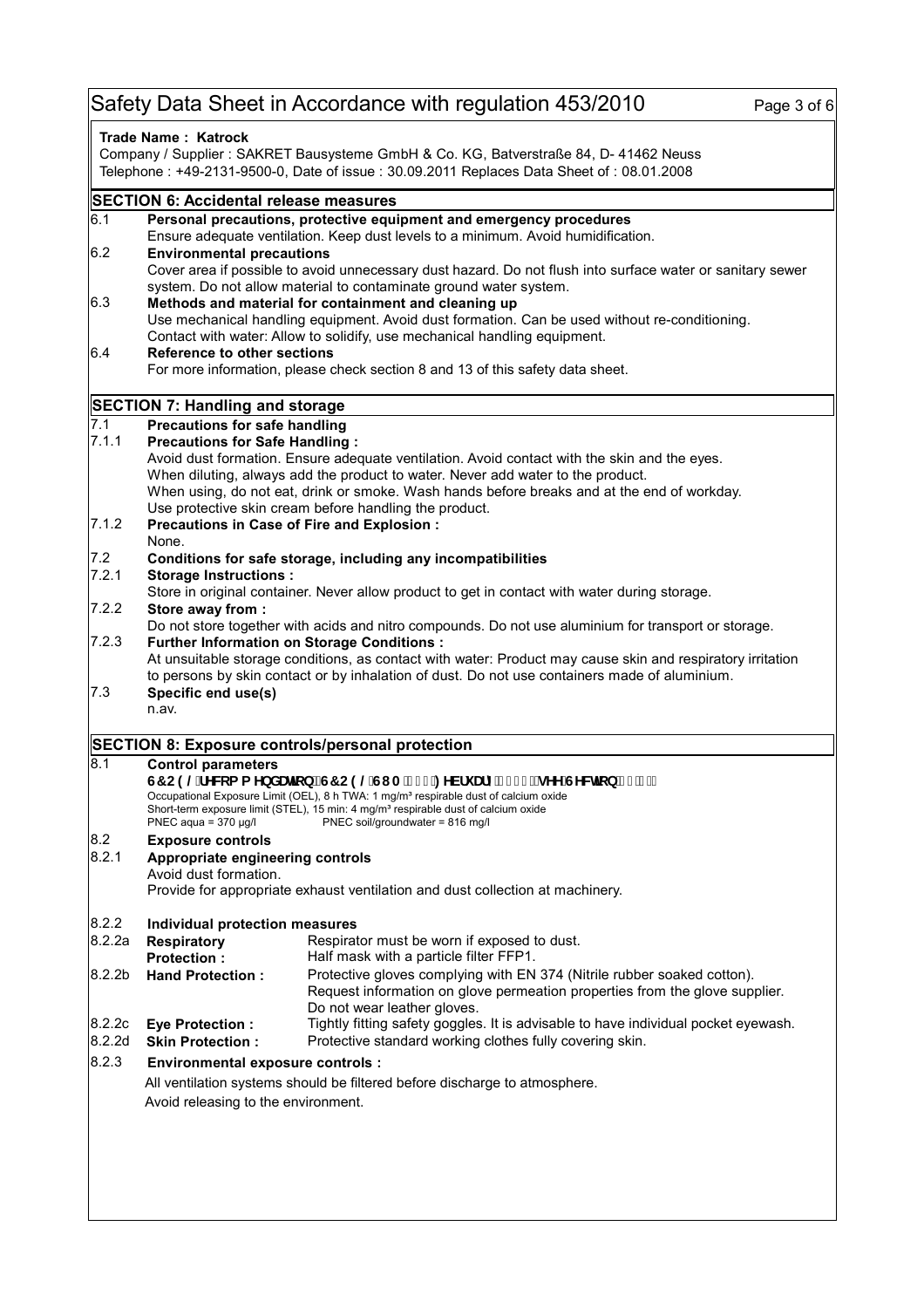## Safety Data Sheet in Accordance with regulation 453/2010 Page 4 of 6

| Trade Name: Katrock<br>Company / Supplier : SAKRET Bausysteme GmbH & Co. KG, Batverstraße 84, D- 41462 Neuss<br>Telephone : +49-2131-9500-0, Date of issue : 30.09.2011 Replaces Data Sheet of : 08.01.2008 |                                                                                                                                                                                                                            |                                             |                                                                                                                                               |                         |  |  |  |
|-------------------------------------------------------------------------------------------------------------------------------------------------------------------------------------------------------------|----------------------------------------------------------------------------------------------------------------------------------------------------------------------------------------------------------------------------|---------------------------------------------|-----------------------------------------------------------------------------------------------------------------------------------------------|-------------------------|--|--|--|
| <b>SECTION 9: Physical and chemical properties</b>                                                                                                                                                          |                                                                                                                                                                                                                            |                                             |                                                                                                                                               |                         |  |  |  |
| 9.1                                                                                                                                                                                                         | Information on basic physical and chemical properties                                                                                                                                                                      |                                             |                                                                                                                                               |                         |  |  |  |
| 9.1.1                                                                                                                                                                                                       | Form: powder                                                                                                                                                                                                               | Colour : see label                          |                                                                                                                                               | <b>Odour: odourless</b> |  |  |  |
| 9.1.2<br>9.1.3                                                                                                                                                                                              | pH-value, undiluted :<br>Boiling point / Boiling - range (°C) :                                                                                                                                                            |                                             | n.ap., pH-value, 1% aqueous solution : 11 - 13,5<br>n.ap., Melting point / Melting range $(^{\circ}C)$ : > 450                                |                         |  |  |  |
| 9.1.4<br>9.1.5                                                                                                                                                                                              | Flash point (°C, c.c.) :<br>Flammability (EEC A10/A13):                                                                                                                                                                    | n.ap.,<br>n.ap.                             |                                                                                                                                               |                         |  |  |  |
| 9.1.6<br>9.1.7                                                                                                                                                                                              | Ignition temperature $(^{\circ}C)$ :<br>Autoflammability (EEC A16):                                                                                                                                                        | n.ap.<br>n.ap.                              |                                                                                                                                               |                         |  |  |  |
| 9.1.8<br>9.1.9                                                                                                                                                                                              | Oxidising properties :<br>Explosion hazard:                                                                                                                                                                                | n.ap.<br>n.ap.                              |                                                                                                                                               |                         |  |  |  |
| 9.1.10<br>9.1.11                                                                                                                                                                                            | Explosion limits (Vol.%) lower:<br>Vapour pressure :                                                                                                                                                                       | $n$ .av., upper : $n$ .av.<br>n.ap.         |                                                                                                                                               |                         |  |  |  |
| 9.1.12<br>9.1.13                                                                                                                                                                                            | Density (g/ml) :<br>Solubility (in Water) :                                                                                                                                                                                | Bulk density: 900 - 1500<br>1,5g / 1 (20°C) |                                                                                                                                               |                         |  |  |  |
| 9.1.14<br>9.1.15                                                                                                                                                                                            | Partition coefficient, n-Octanol/Water:<br>Viscosity:                                                                                                                                                                      | n.ap.<br>n.ap.                              |                                                                                                                                               |                         |  |  |  |
| 9.1.16<br>9.1.17                                                                                                                                                                                            | Solvent separation test :<br>Solvent content (m %) :                                                                                                                                                                       | n.ap.<br>n.ap.                              |                                                                                                                                               |                         |  |  |  |
| 9.2<br>9.2.1                                                                                                                                                                                                | <b>Other information</b><br>Thermal decomposition (°C) :                                                                                                                                                                   | n.ap.                                       |                                                                                                                                               |                         |  |  |  |
| 9.2.2<br>9.2.3                                                                                                                                                                                              | Vapour density (Air = $1$ ) :<br>Evaporation rate:                                                                                                                                                                         | n.ap.<br>n.ap.                              |                                                                                                                                               |                         |  |  |  |
|                                                                                                                                                                                                             | <b>SECTION 10: Stability and reactivity</b>                                                                                                                                                                                |                                             |                                                                                                                                               |                         |  |  |  |
| 10.1                                                                                                                                                                                                        | <b>Reactivity</b>                                                                                                                                                                                                          |                                             |                                                                                                                                               |                         |  |  |  |
| 10.2<br>10.3                                                                                                                                                                                                | Calcium oxide (CaO) reacts exothermically with water to form Calcium dihydroxide.<br><b>Chemical stability</b><br>Stable under recommended storage conditions.<br>Possibility of hazardous reactions                       |                                             |                                                                                                                                               |                         |  |  |  |
| 10.4                                                                                                                                                                                                        | Calcium oxide (CaO) reacts exothermically with acids to form calcium salts.<br><b>Conditions to avoid</b>                                                                                                                  |                                             |                                                                                                                                               |                         |  |  |  |
| 10.5                                                                                                                                                                                                        | Humid air and water.<br>Incompatible materials. "5 WXgžUi a ]b]i a "7 cffcXYg VUgY a YHJ g"<br>CaO reacts with aluminium and brass in the presence of moisture leading to the production of hydrogen                       |                                             |                                                                                                                                               |                         |  |  |  |
| 10.6                                                                                                                                                                                                        | <b>Hazardous decomposition products</b><br>No decomposition if stored and applied as directed.                                                                                                                             |                                             |                                                                                                                                               |                         |  |  |  |
|                                                                                                                                                                                                             | <b>SECTION 11: Toxicological information</b>                                                                                                                                                                               |                                             |                                                                                                                                               |                         |  |  |  |
| 11.1                                                                                                                                                                                                        | Information on toxicological effects                                                                                                                                                                                       |                                             |                                                                                                                                               |                         |  |  |  |
| 11.1.1                                                                                                                                                                                                      | <b>Acute Health Effects:</b><br>Inhalation, $LC_{50}$ rat, (mg/l/4h) :<br>Ingestion, LD <sub>50</sub> rat, (mg/kg):<br>Skin - contact, LD <sub>50</sub> rabbit, (mg/kg):<br>Irritation (to skin / eye) :<br>Sensitisation: | > 2000<br>None.                             | No data available. - Irritating to respiratory system.<br>> 2500 (calcium dihydroxide)<br>Risk of serious damage to eyes. Irritating to skin. |                         |  |  |  |
| 11.1.2                                                                                                                                                                                                      | <b>Subacute / Chronic Toxicity:</b><br>Carcinogenicity:<br>Mutagenicity:<br>Teratogenicity:<br>Narcotic Effects:                                                                                                           | n.av.<br>n.av.<br>n.av.<br>None.            |                                                                                                                                               |                         |  |  |  |
| 11.1.3                                                                                                                                                                                                      | <b>Practical Experience</b><br>11.1.3.1 Observations relevant for classification :<br>None.                                                                                                                                |                                             |                                                                                                                                               |                         |  |  |  |
|                                                                                                                                                                                                             | 11.1.3.2 Further Observations :<br>Prolonged skin contact with aqueous solution may cause skin irritation and/or dermatitis.                                                                                               |                                             |                                                                                                                                               |                         |  |  |  |
| 11.1.4                                                                                                                                                                                                      | <b>General Remarks:</b><br>Classification of the preparation has been done by calculation in accordance with EEC directives.                                                                                               |                                             |                                                                                                                                               |                         |  |  |  |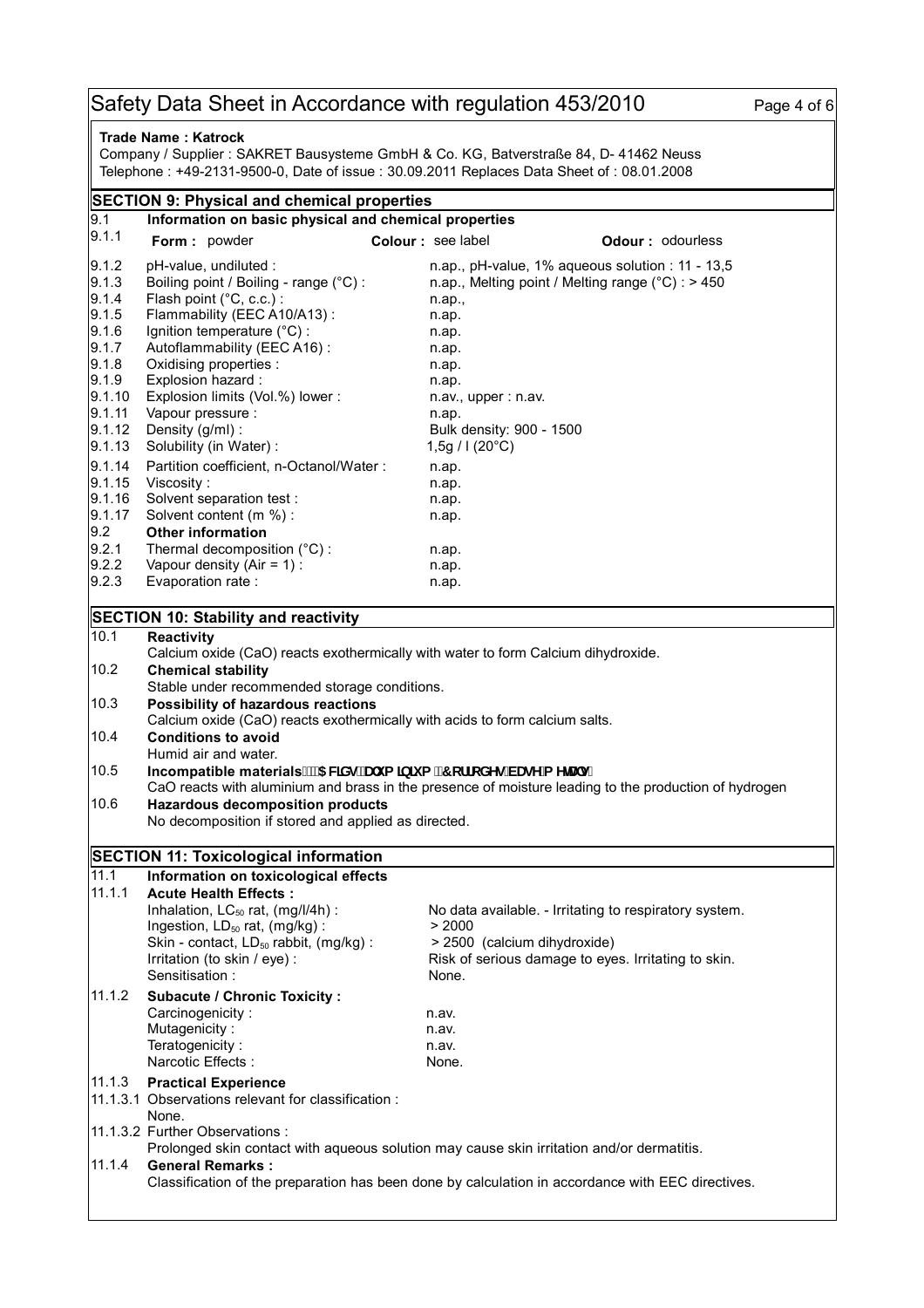## Safety Data Sheet in Accordance with regulation 453/2010 Page 5 of 6

| <b>Trade Name: Katrock</b><br>Company / Supplier : SAKRET Bausysteme GmbH & Co. KG, Batverstraße 84, D- 41462 Neuss<br>Telephone : +49-2131-9500-0, Date of issue : 30.09.2011 Replaces Data Sheet of : 08.01.2008 |                                                                                                                                                                               |                                                                          |                                                          |  |  |
|--------------------------------------------------------------------------------------------------------------------------------------------------------------------------------------------------------------------|-------------------------------------------------------------------------------------------------------------------------------------------------------------------------------|--------------------------------------------------------------------------|----------------------------------------------------------|--|--|
|                                                                                                                                                                                                                    | <b>SECTION 12: Ecological information</b>                                                                                                                                     |                                                                          |                                                          |  |  |
| 12.1                                                                                                                                                                                                               | <b>Toxicity</b><br>Ecological injuries are not known or expected under normal use.                                                                                            |                                                                          |                                                          |  |  |
| 12.2                                                                                                                                                                                                               | Product may soil public waters by increasing pH.<br>Persistence and degradability<br>The methods for determining biodegradability are not applicable to inorganic substances. |                                                                          |                                                          |  |  |
| 12.3                                                                                                                                                                                                               | <b>Bioaccumulative potential</b><br>Not relevant for inorganic substances                                                                                                     |                                                                          |                                                          |  |  |
| 12.4                                                                                                                                                                                                               | <b>Mobility in soil</b><br>Low mobility in most soils                                                                                                                         |                                                                          |                                                          |  |  |
| 12.5                                                                                                                                                                                                               | <b>Results of PBT and vPvB assessment</b><br>Not relevant for inorganic substances                                                                                            |                                                                          |                                                          |  |  |
| 12.6                                                                                                                                                                                                               | Other adverse effects                                                                                                                                                         |                                                                          |                                                          |  |  |
| 12.6.1                                                                                                                                                                                                             | COD-Value, mg/g:<br>n.av.                                                                                                                                                     |                                                                          |                                                          |  |  |
| 12.6.2                                                                                                                                                                                                             | BOD <sub>5</sub> -Value, mg/g:<br>n.av.                                                                                                                                       |                                                                          |                                                          |  |  |
| 12.6.3<br>12.6.4                                                                                                                                                                                                   | AOX-Remarks:<br>Significant Components :                                                                                                                                      | Not applicable.                                                          |                                                          |  |  |
| 12.6.5                                                                                                                                                                                                             | n.ap.<br>Other adverse effects :                                                                                                                                              | Not applicable.                                                          |                                                          |  |  |
|                                                                                                                                                                                                                    | <b>SECTION 13: Disposal considerations</b>                                                                                                                                    |                                                                          |                                                          |  |  |
| 13.1<br>13.1.1                                                                                                                                                                                                     | Waste treatment methods<br>Recommendation: D 1<br>Waste - Code - No.: 17 09 04                                                                                                |                                                                          |                                                          |  |  |
| 13.2                                                                                                                                                                                                               | In addition comply with the regional authorities.<br><b>Contaminated Packaging</b>                                                                                            |                                                                          |                                                          |  |  |
| 13.2.1                                                                                                                                                                                                             | Recommendation: Wash with suitable cleaner. Otherwise as described under Residues.                                                                                            |                                                                          |                                                          |  |  |
| 13.2.2                                                                                                                                                                                                             | As described under Residues.<br>Safe Handling:                                                                                                                                |                                                                          |                                                          |  |  |
|                                                                                                                                                                                                                    | <b>SECTION 14: Transport information</b>                                                                                                                                      |                                                                          |                                                          |  |  |
|                                                                                                                                                                                                                    | <b>ADR</b><br>Not a dangerous substance as defined in the Not a dangerous substance as<br>above regulations.                                                                  | <b>IMDG</b><br>defined in the above regulations. as defined in the above | <b>IATA</b><br>Not a dangerous substance<br>regulations. |  |  |
| 14.1                                                                                                                                                                                                               | UN number. "I B'% %                                                                                                                                                           |                                                                          |                                                          |  |  |
| 14.2                                                                                                                                                                                                               | UN proper shipping name. 7 UWi a 'cl JXY                                                                                                                                      |                                                                          |                                                          |  |  |
| 14.3                                                                                                                                                                                                               | Transport hazard class(es) ···························                                                                                                                        |                                                                          |                                                          |  |  |
| 14.4                                                                                                                                                                                                               | Packing group                                                                                                                                                                 |                                                                          |                                                          |  |  |
| 14.5                                                                                                                                                                                                               | <b>Environmental hazards</b>                                                                                                                                                  |                                                                          |                                                          |  |  |
| 14.6                                                                                                                                                                                                               | Special precautions for user                                                                                                                                                  |                                                                          |                                                          |  |  |
|                                                                                                                                                                                                                    | Transport-category:                                                                                                                                                           |                                                                          | Packing Instructions                                     |  |  |
|                                                                                                                                                                                                                    | Classification Code:<br>Hazard - No.:<br>LQ:                                                                                                                                  |                                                                          | (Passenger):<br>Packing Instructions<br>(Cargo):         |  |  |
| 14.7                                                                                                                                                                                                               | Transport in bulk according to Annex II of MARPOL73/78 and the IBC Code                                                                                                       |                                                                          |                                                          |  |  |
|                                                                                                                                                                                                                    |                                                                                                                                                                               |                                                                          |                                                          |  |  |